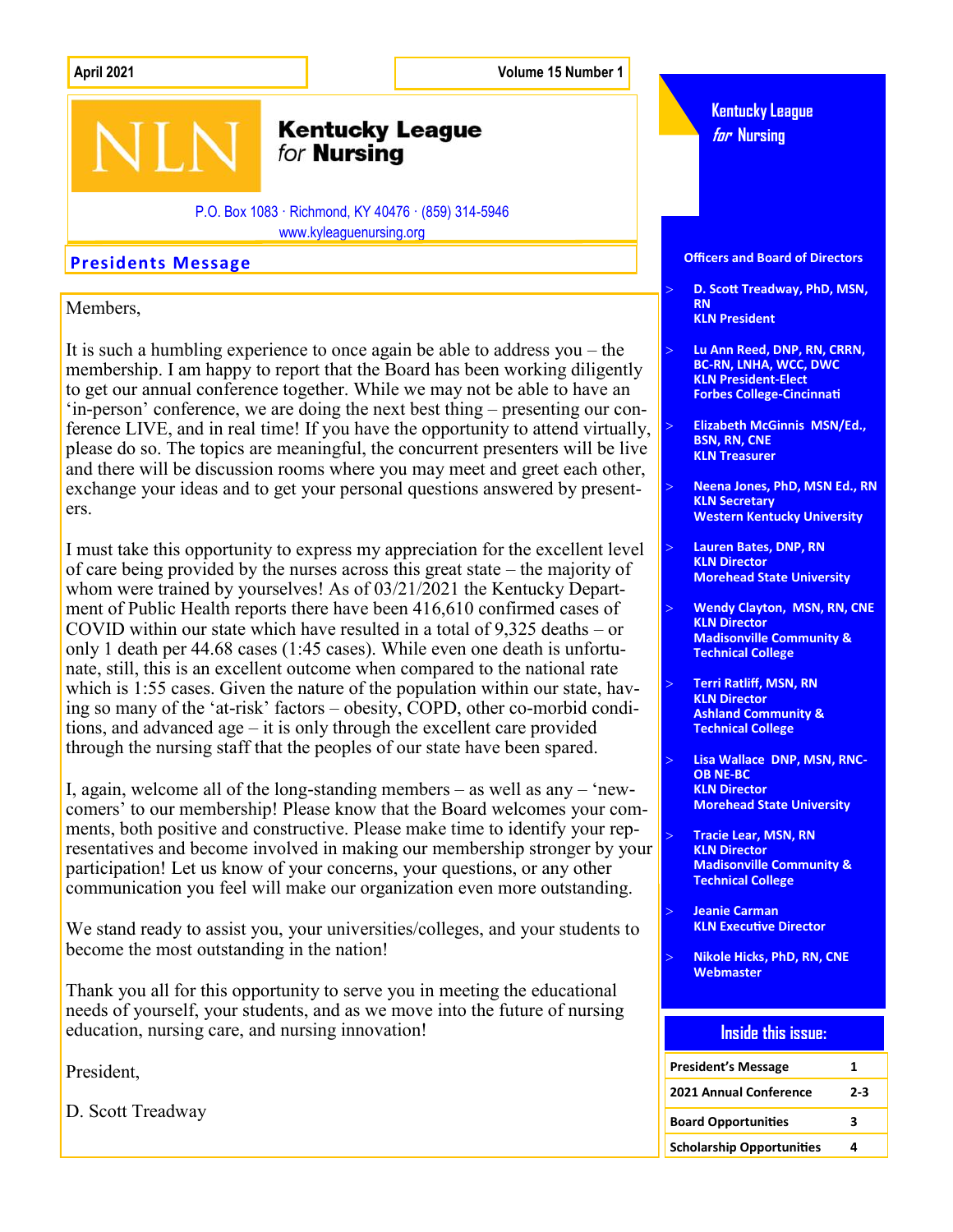∩

**Page 2 April 2021** 

### **The 17th Annual Nurse Educator Conference and Meeting**

**The annual conference will be held online via Zoom May 13-14, 2021! Our conference theme is "Celebrating You!" Celebrating and Showcasing Kentucky Nurse Educators Evolution of Best Practices During a Pandemic.** The KLN Board of Directors invites you to join us in celebrating YOUR successes in nursing education during the pandemic of 2020-2021, and to listen as Dr. Tim Bristol (NurseTim) teaches and encourages us to become leaders in our field who value excellence and growth, while demonstrating value and inclusion of diverse student populations. Please join us for both an informative and relaxing conference. We are excited to have all of our members in attendance.

Please see **http://www.kyleaguenursing.org/** for further information regarding registration.

### **KEYNOTE SPEAKER**

## **Leadership and Diversity: Two Great Tastes That Go**





**Tim J. Bristol, PhD, RN, CNE, ANEF, FAADN, FAAN.** 

Tim J. Bristol, PhD, RN, CNE, ANEF, FAADN, FAAN. Dr. Bristol has worked with teams across the country at all levels of education and accreditation. He has led teams as a faculty member, administrator, and consultant where his experience includes initial program approval, interim reports, and reaccreditation. He specializes in active learning for class, clinical, and lab environments. Schools and government organizations consult with Tim to integrate new standards, curricular innovation, educational accessibility, and development of strategic plans. He has authored and contributed to numerous written works. Tim is currently a faculty member with Walden University, FSIL Nursing - Haiti, and owner of NurseTim, Inc.

# KLN Annual Conference May 13-14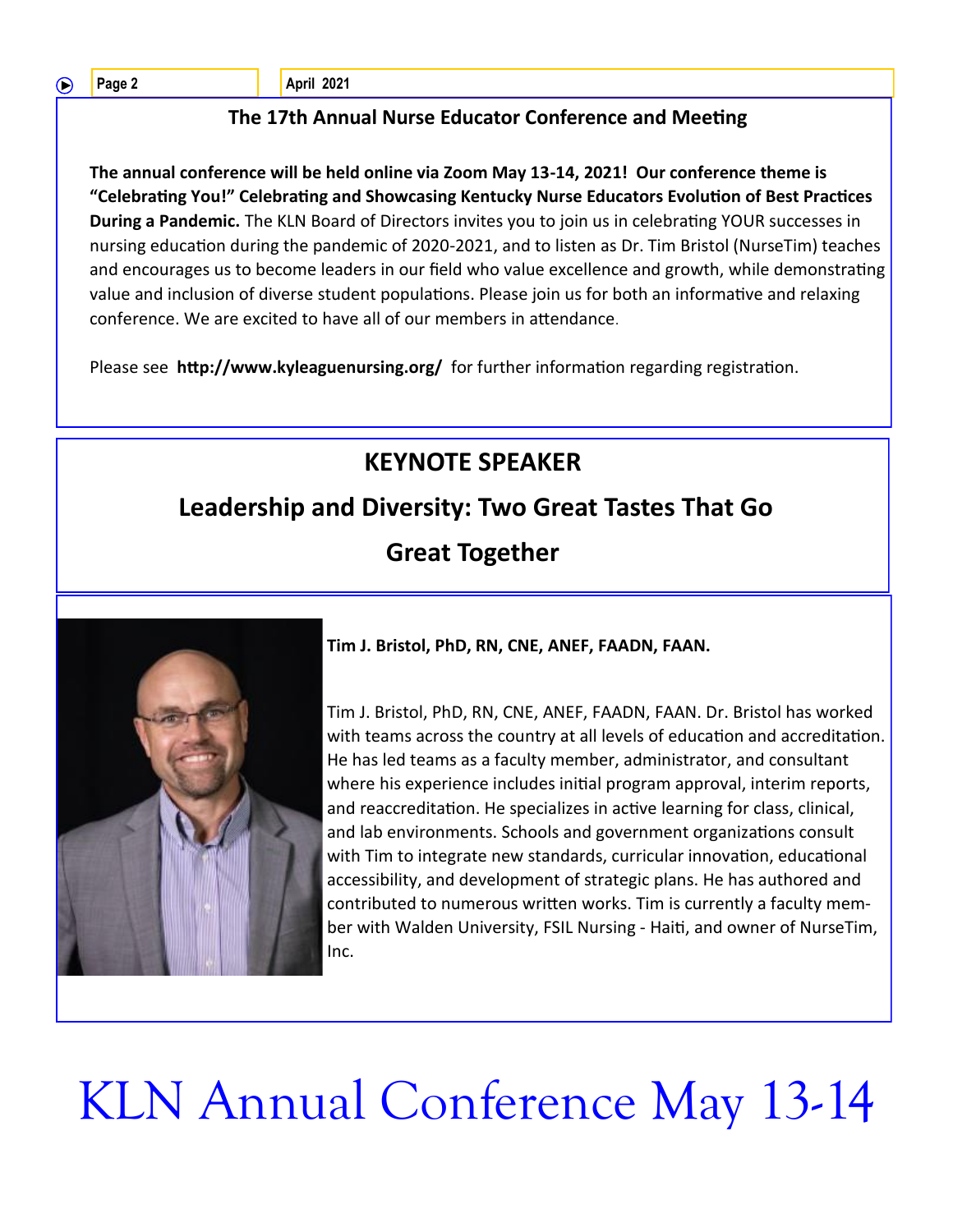$\bigcirc$ 

**Page 3 Volume 15 Number 1 April 2021 April 2021 Volume 15 Number 1** 



To stay up to date regarding what is new with KLN, visit the website:

**http://www.kyleaguenursing.org/**